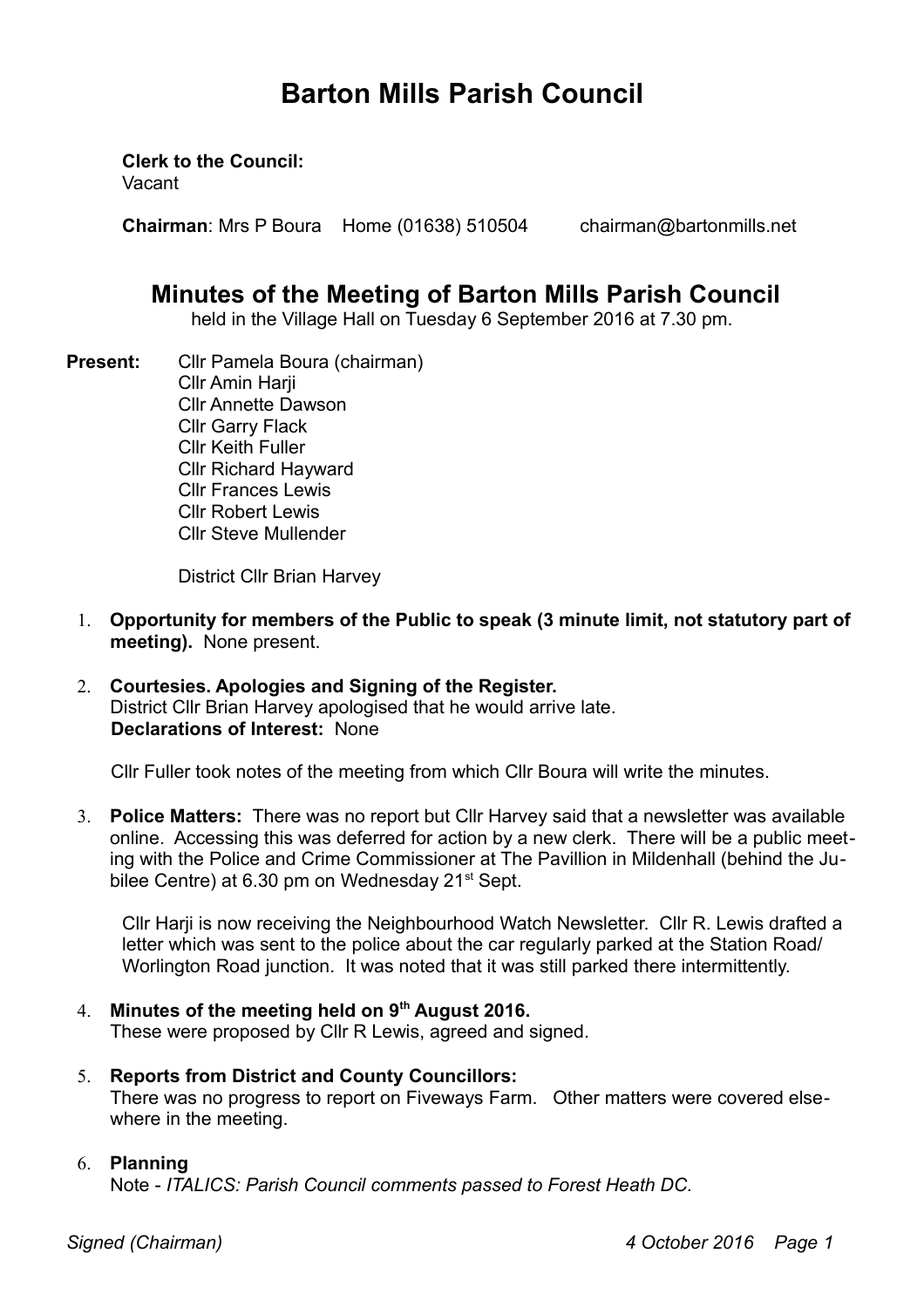### **Bold: Forest Heath DC decision**

**General and for consideration:** There were no new applications.

#### **Awaiting Forest Heath decisions and pending appeal:**

 a. DC/16/1259/HH 43 Church Lane, Barton Mills. Householder Planning Application for a two storey rear extension

*Cllr R Lewis proposed "support" and this was agreed unanimously.* **APPROVED**

b. DC/16/0683/FUL PROPOSAL Planning Application - Retention of hand car wash operation LOCATION Car Wash Fiveways Services Fiveways Barton Mills *"Support" proposed by Cllr Harji; agreed unanimously.*

c. SCC/01401/16 PROPOSAL To extract chalk to widen an internal track for onsite access.

*"Support" proposed by Cllr R Lewis; agreed unanimously.*

d. DC/13/0927/OUT Reserved Matters Application - Submission of details under outline planning permission - the means of access, appearance, landscaping, layout and scale for a residential development of 78 dwellings with associated garages, landscaping and ancillary works. Land South of Worlington Road Mildenhall Suffolk Parish Council noted Condition 25 – on the outline planning permission already granted.

Cllr Dawson stated the development had had only one objection in total. Overall it is agreed the proposed development is quite spacious.

*Cllr Boura proposed "no objection" and this was agreed with 5 in favour and 2 abstentions.*

*The Parish Council to ask for consultation regarding the proposed traffic calming, the design of the gate feature which should include a Barton Mills sign, and that the crossing should be a "Pelican" type crossing.*

Cllr Hayward has requested consultation. District Cllr Harvey reported that the new crossing will be a zebra crossing and will be sited west of the Bridge Farm Close entrance, between there and the entrance to the new development

Cllr Boura reported that she now had the password for the planning portal and will liaise with Cllr Hayward about this.

#### 7. **Matters arising and pending**

a. Affordable Housing: Cllr Boura contacted Isobel Wright from Hastoe. She said that she had started discussions with the County Council about obtaining more land. However, we might like to re-consider our request for one bedroom properties as their management team found them difficult to let and found that allowing under-occupation of 2 bedroom properties generally worked better.

The councillors felt that there was a clear need for one bedroom properties indicated by our original housing needs survey, applications for the first phase, and by anecdotal evidence. Cllr R Lewis knew of 3 potential tenants. However, in view of Hastoe's advice, it was agreed to suggest a mixed development of 2 one bedroom bungalows, 3 two bed houses and one three bed house. It was agreed that we prefered a development along Church Lane rather than one behind the existing properties.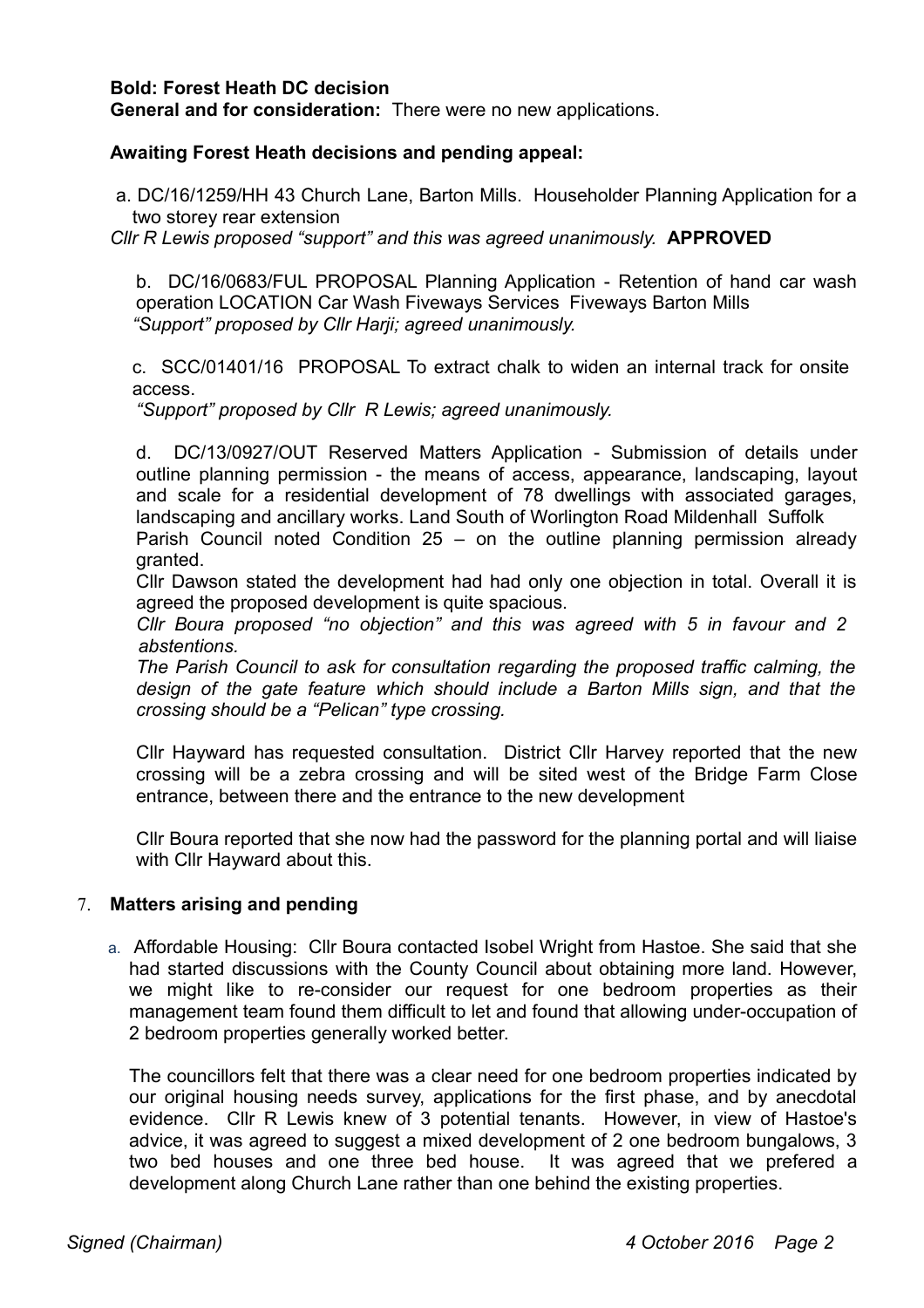We need to liaise with residents of Church Lane as soon as possible and try to get their support. It was agreed to invite Isobel and the public to our November meeting.

- b. Provision of a village notice board in the vicinity of Worlington Road: the board has been delivered. However, Peter Cumber will not be able to install it until the end of September.
- c. Footpath to Mildenhall: Footpaths officer Claire Dickson now has two quotes for completing the re-surfacing of the path with path hogging or alternatively a board walk. She is awaiting a third quote. The lowest price so far for the hogging is  $£4,510 + VAT$ and for the board walk is  $£14,220 + VA$ . She is able to contribute half the cost of the hogging and as Cllr Waters has already put £2000 aside for this project and the balance can be funded by ourselves, funding is in place for this to proceed. Claire is still awaiting the result of an application for funding from the County Council "safe routes to school" budget and this or s106 funding from the Mildenhall Hub project are the only ways that she can see to raise sufficient funds for completing a board walk.

Cllr R Lewis previously proposed to suggest proceeding with the path hogging so that this work can be completed before the path gets muddy again this autumn. This was agreed unanimously and Cllr Boura has passed on our view to Claire.

The footpath from Station Rd to Worlington Rd has been cleared. Cllr Dawson said that there were low branches overhanging the path to Mildenhall and along the riverside which she thought needed attention. Cllr Boura said that she would report this to Claire.

- d. VAS (30mph flashing sign) Update: Possibility of a shared sign between Barton Mills and Worlington. SID – costs 2.5 to 3 K plus £150 per pole x 3. The parish needs to ensure the locations meet the criteria and Cllr R Lewis has assisted Cllr Hayward with a survey. Suitable sites have been identified on Church Lane and Worlington Road. However, no site adjacent to the playing field on Mildenhall Road can meet the 100m sight line criteria and it will be necessary to check if this site can go forward. Cllr R. Lewis has sorted out a better map of the locations and Cllr Hayward is completing the application form which Sue Dampier from Worlington would like to receive this week.
- e. Good Neighbour Scheme: A "Good Neighbour Scheme" co-ordinates a list of volunteers who are willing to help out with jobs such as shopping or changing light bulbs. A support network for this is run by Community Action Suffolk and Cllr Boura previously met with their West Suffolk field officer, Jon Eaton. It was agreed to publicise this possible scheme in the next two Barton Millers and to hold a public meeting on 5 October at 7.30 pm. Cllr Boura has confirmed the booking of the Village Hall and the parish council confirmed that they would meet the preliminary costs. If two or three people can be identified to take this forward before October, then Jon Eaton will arrange a meeting with the organisers of the Lakenheath Scheme, in September, to discuss practicalities. Cllr F Lewis has publicised Good Neighbour Schemes within the church.

Glynn East has volunteered to help with co-ordinating the scheme.

f. Football coaching: Cllr Fuller has confirmed the coaches for  $25<sup>th</sup>$  and  $27<sup>th</sup>$  October at 1.30 pm. Cllr Boura will be arranging publicity. Arranging the transfer of funds from the BM football club (£405.00 grant from FHDC) is being pursued by Cllr R Lewis. This money has not yet been credited to our account.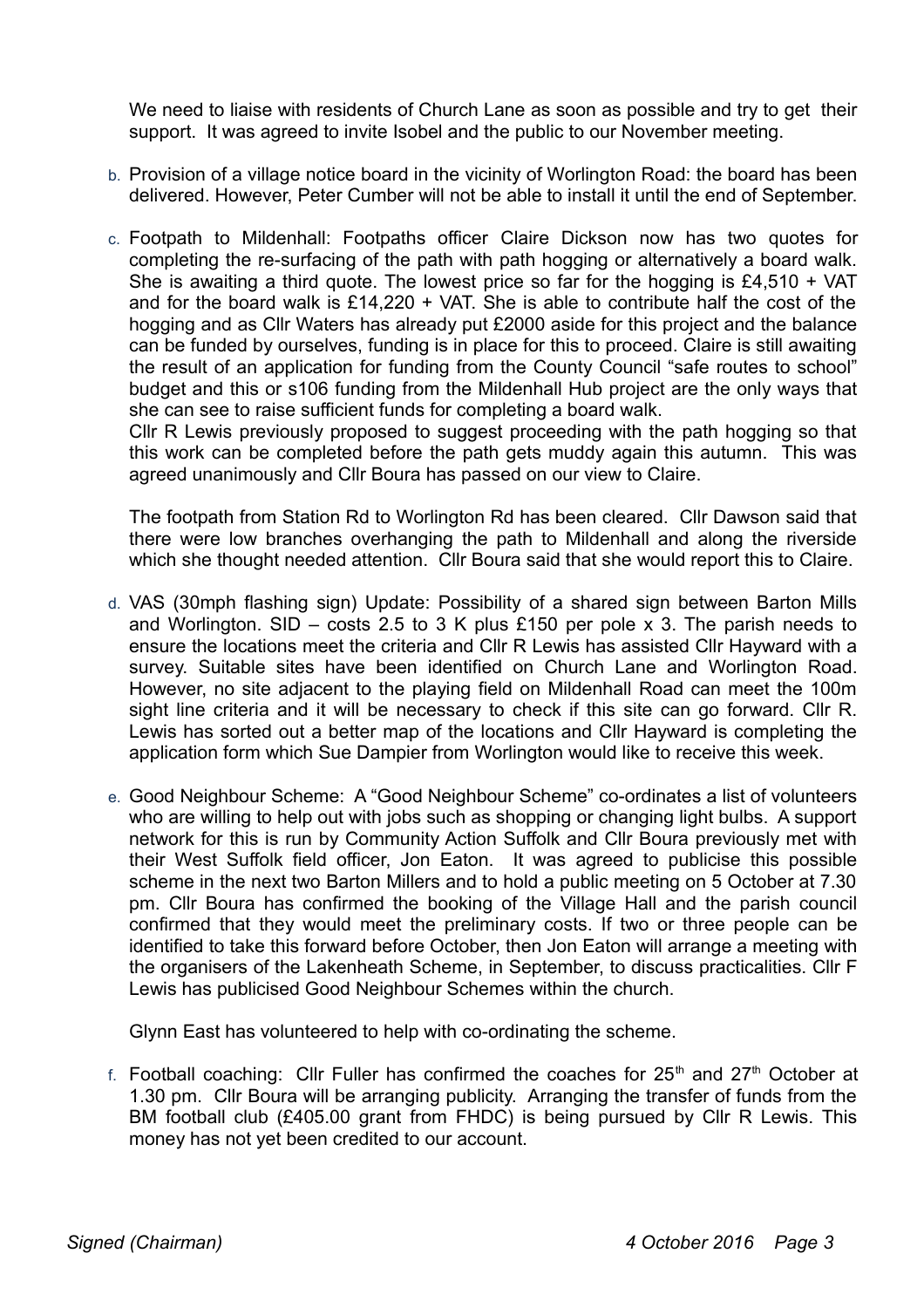- g. Missing Deeds to Playing Field: Deferred until a new clerk can be asked to follow this up with Solictors Bendalls and Grosse & Co.
- h. Play Equipment: The gyrospire has been repaired and the net clips have been replenished. It was noted that the football nets would need replacing soon.
- i. Street lighting: Cllr Boura has not yet received the quote.

The accident damaged light in Worlington Road is scheduled to be replaced in the week commencing 26<sup>th</sup> September.

j. Improvements to the corner of the playing field where cars turn in Grange Lane: Previously Cllr R Lewis proposed to re-surface a 4m x 6m area in hardcore and stone and this was agreed with one abstention.

When Cllr Boura checked the specifications there were some differences. The INL Landscapes quote included concrete edging and the quote from Hayward Building was for wooden edging but included 200mm of hardcore. It was agreed by Cllr Boura, Cllr Harji and Cllr R Lewis to request a revised quotation from INL Landscapes to also include a 200m depth of hardcore and this quote for £1351.50 has been accepted. The work is expected to be done within the next four weeks.

County Cllr Waters is not able to help with the cost due to his limited budget.

k.Cllr R Lewis drafted a letter to Mr Warin asking him to uphold his promise not to hold car boot sales in the morning on the same day as sales on the playing field and this has been sent.

l. Cllr Boura will write to Glynn East requesting that Matthew Plested should be considered for laying the veteran's wreath, on Remembrance Sunday, as his grandfather used to do.

m. Community Showcase on Sat 17 Sept: Cllr Boura has booked a stall for Barton Mills and is in the process of contacting organisations to invite participation. The WI and the Church Preservation Trust are running their own stalls.

n. West Suffolk Parish Conference**:** to be held at Newmarket Memorial Hall on Monday 14 November.

#### 8. **Finance**

a. Receipts: £50 from Barton Mills Football Club for August Boot Sale.

|         | Payments for approval: |         |                               |
|---------|------------------------|---------|-------------------------------|
| ch 1449 | I Roberts              | £215.00 | I NL Landscapes for field etc |
| ch 1450 | P Boura                | £51.20  | Office costs, Printing etc    |

All payments proposed by Cllr R Lewis and agreed unanimously.

- b. Investment of the reserve: deferred until a new clerk has been appointed.
- c. Change of signatories Cllr Boura has taken the forms to the bank.